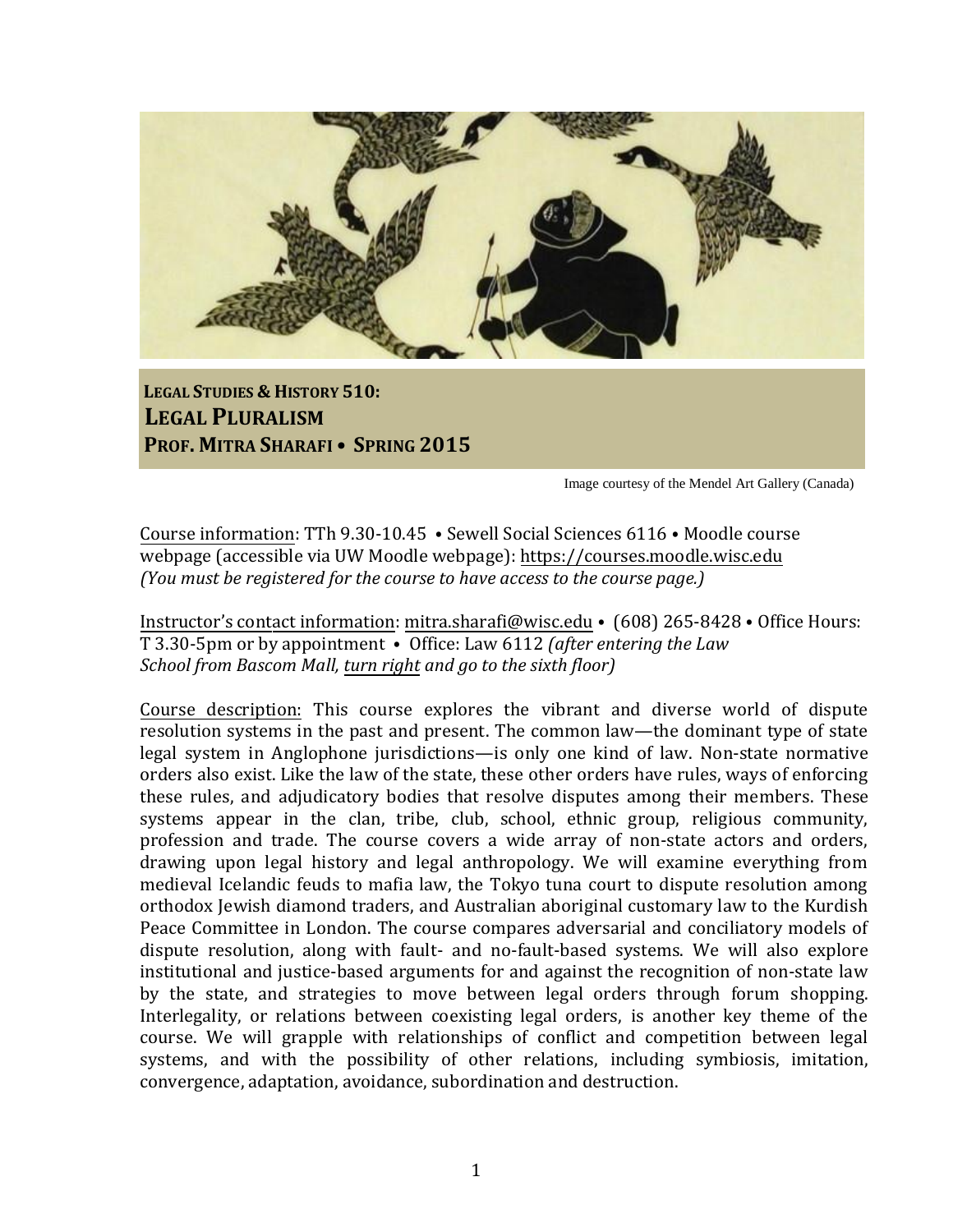#### Course Grades & Requirements:

Your final grade will be based upon the following:

- **Reading responses (30%):** You will be required to write five 600-word responses to class readings (approx. 2 pages each, double-spaced) on the five days when you are "on call" (see below for description of this system). You may choose to write about the day's "Reading Questions" (listed on the syllabus for each class) or you may decide to write on some other aspect of the readings. These responses are intended to give you an opportunity to explore themes in the readings that are thought-provoking, and to engage critically with the authors' arguments and approach. They are also meant to provide us with a starting point for discussion in class the following day. Your reading response should address \*all of the readings for the day,\* connecting them with each other whenever possible. You should do no outside research for the reading responses. Your reading responses will be due electronically (submitted via our Moodle website) Mondays by 12 noon for a Tuesday class or Wednesdays by 12 noon for a Thursday class. Each response will be graded out of 20 points. There will be a 2-point penalty for lateness (=work submitted after 12 noon but before 5pm). Responses that are either too short or too long by more than 50 words will be penalized by 1 point. Failure to include your name, the course name, date, and a title describing your essay's themes will also lose 1 point. I will not accept responses received after 5pm on the day before class. I will also not notify you when your response is late or missing. \**It is your responsibility to know when you are on call and to submit your reading responses for those classes. \**
- **Midterm exam (20%)**: in-class exam on **T, March 17, 2015**. This will be a closed-book exam held in Sewell Social Science Building's computer lab, room 3218 (not in our usual classroom).
- **Final exam (30%)**: We will have a closed-book final exam on **Sunday, May 10, 2015 at 10.05am-12.05pm in Sewell Soc. Sci. computer lab, room 3218** (not in the official exam location posted on the university's timetable).
- **Class attendance (10%):** Coming to class is essential. This means arriving punctually and staying until the end of class. Arriving more than 15 minutes late or leaving more than 15 minutes early counts as an absence from that day's class. Arriving late (=up to 15 minutes late) more than three times constitutes chronic lateness and will be factored into your attendance grade. I will take attendance at the beginning of each day's session. Unless you are missing class for medical or university athletics (and have provided me with documentation) or for religious reasons (with two weeks' written notice, once classes have started), missing a class will count as an absence. **You will**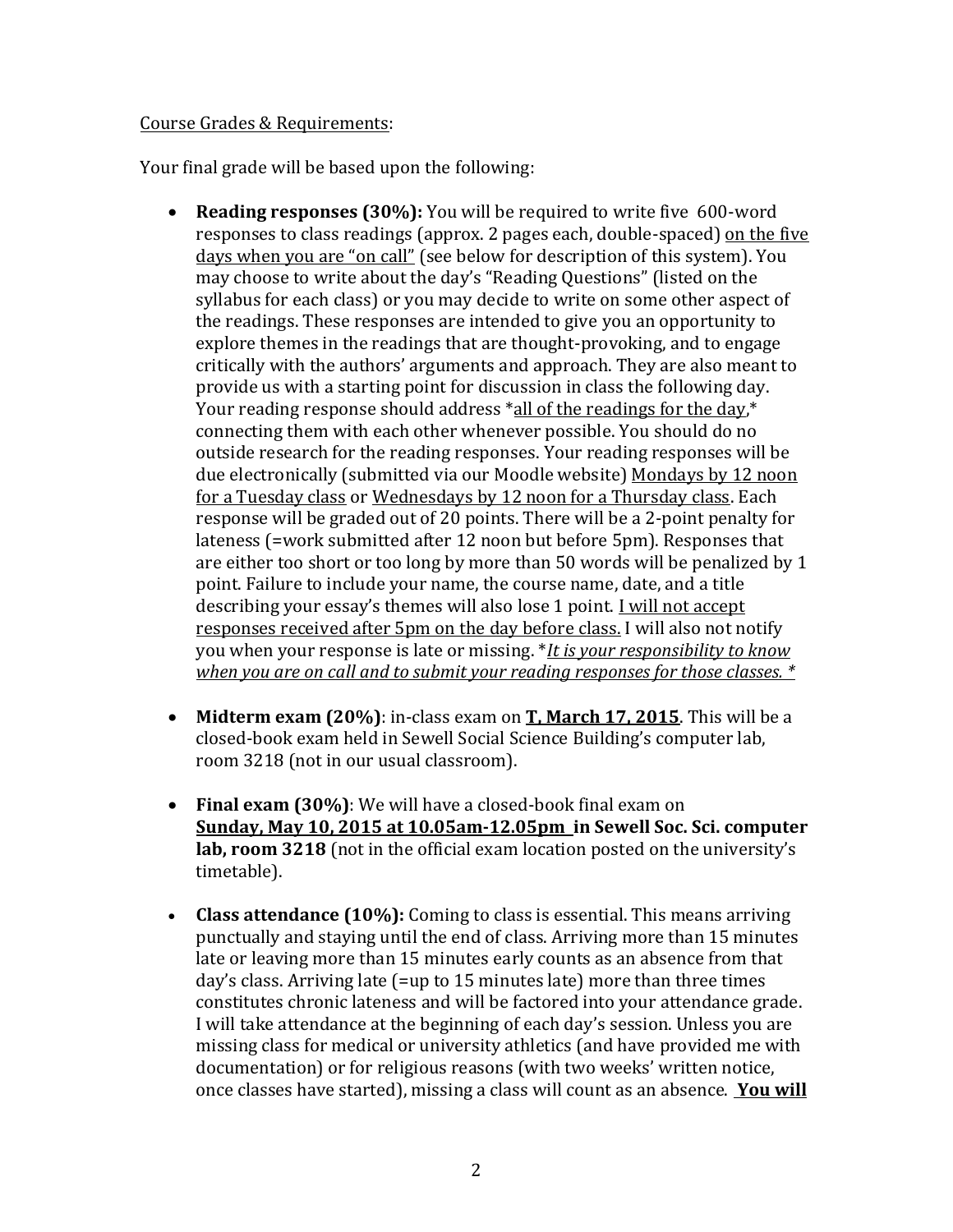**automatically fail the class if you have more than six unexcused absences** (e.g. without medical documentation) between February and the end of the semester**.**

 **Class participation (10%):** you are expected to contribute regularly to class discussions. If you are uncomfortable speaking in class, you should come to see me during office hours in order to express your thoughts on course materials in an alternative setting. Participation is particularly important for the days when you are "on call." Your performance in our two in-class "Desert Island" exercises on T, Feb.10 and T, April 7 will also contribute to your participation grade.



### Disabilities or other medical issues:

 If you have a disability, a learning difficulty or other medical condition that you feel may affect your work in our course, please let me know (with medical documentation) as early as possible during the semester. Any such discussions will remain confidential. The McBurney Disability Resource Center offers special facilities through which students may take exams (for instance, with time and a half), so it is important that you let me know of any special support you may require:<http://www.mcburney.wisc.edu/>

# "On Call" System:

- Groups: Our class will be divided into the following 5 groups of 4-5 students each: red, orange, green, blue and purple. The color identification refers to the color of name card you will be assigned. You should bring this card with you to class.
- Rotations: Each group will be on call for five classes over the course of the semester. I have indicated which group will be on call for each class*. It is your responsibility to know \*when\* you are on call, and to be well prepared for those classes especially***.** *Your reading responses will be due by 12 noon the day before these classes.* **If you must miss a class when you are scheduled to be on call, arrange with a classmate to switch days**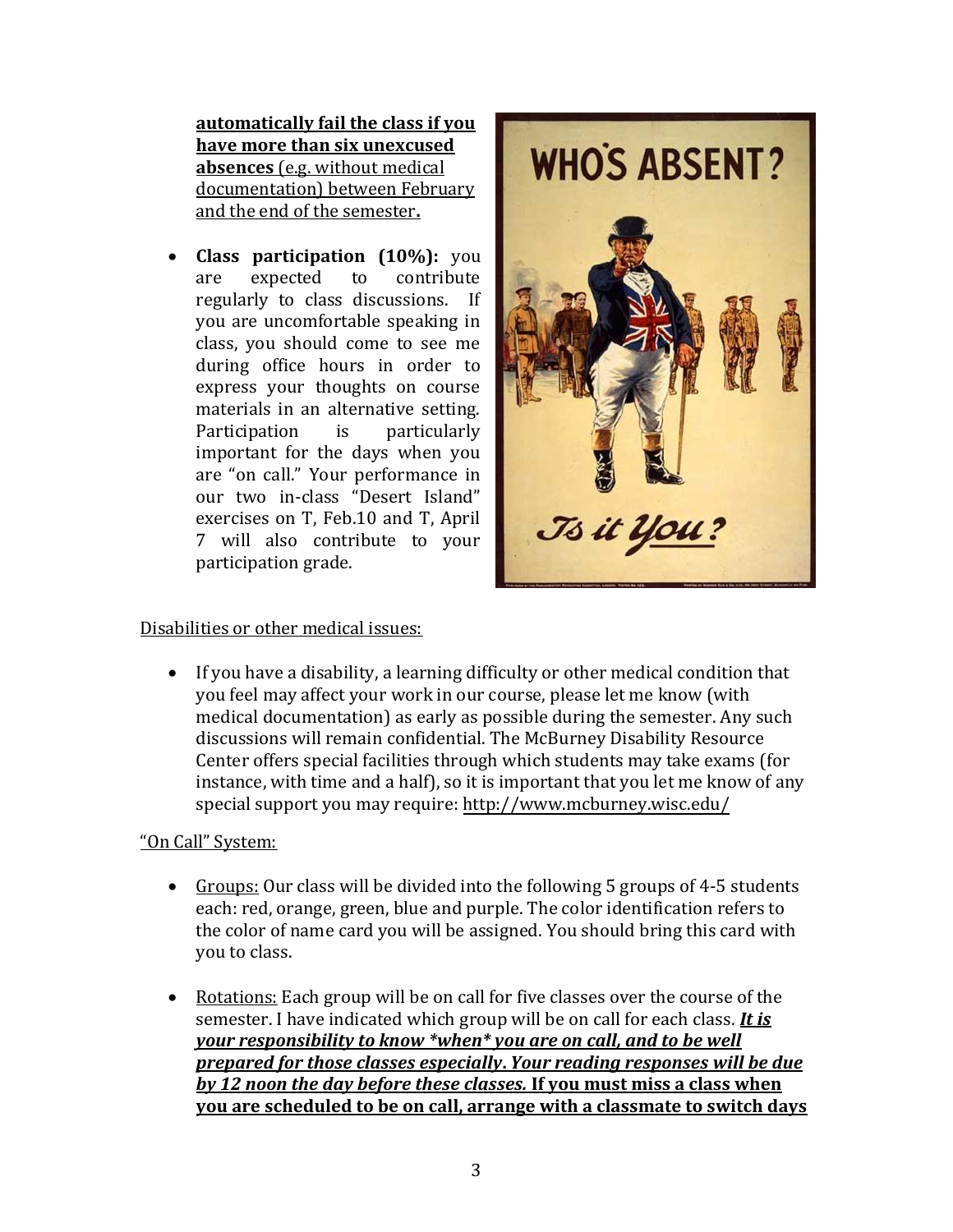## **and inform me of the change, or contact me at least one week in advance so that I can help you coordinate such a change.**

## Written Work:

 Format: Your reading responses and short paper must be typed in 12-point font with 1-inch margins. They must be double-spaced and submitted electronically via our Moodle course page.

### Course Materials:

 All readings for the course are available electronically through our Moodle course website. In addition or as an alternative, you may purchase a physical copy of the readings at the UW Law School Digital Print Shop: <http://law.wisc.edu/copyshop/> These paper readers will be printed on demand. If you would like a copy to be made for you, please e-mail Linda Taylor at [copyshop@law.wisc.edu](mailto:copyshop@law.wisc.edu) and allow 24 hours' preparation time. To reach the UW Law School Digital Print Shop, enter the Law School from Bascom Mall, turn *right* (\*not left\*) and take the stairs or elevator down to the 2nd floor. The Print Shop is very close to the elevator, in room 2115 (hours: M-F, 7am-4.15pm, 262-0668).

### Technology:

- Laptop ban: **For pedagogical reasons, I do not allow the use of laptops or other electronic devices (like iPads and smartphones) in class**. In order to ensure a full and engaged learning experience, the use of any type of electronic device in class is prohibited unless required for properly documented medical reasons and/or arranged through the McBurney Center. Any recordings made of our class (using the medical/McBurney exception) shall be for students' own study purposes. Such recordings shall only be made with prior permission from me and are not to be made available to anyone outside of our class.
- E-mail etiquette: Please e-mail me with procedural and logistical questions only after you have consulted our Moodle page and were unable to find the answer there. (If you notice that something is missing or incorrect on Moodle, I would appreciate an e-mail.) In general, you will get better quality feedback and substantive discussion by coming to office hours. All e-mails should include the appropriate form of greeting and be signed with your name. I will not reply to messages that do not include these basic courtesies. In this course (as in life), you should aim to be clear and polite in your emails, delete automatic signatures that are not appropriate, and reread your messages before you send them.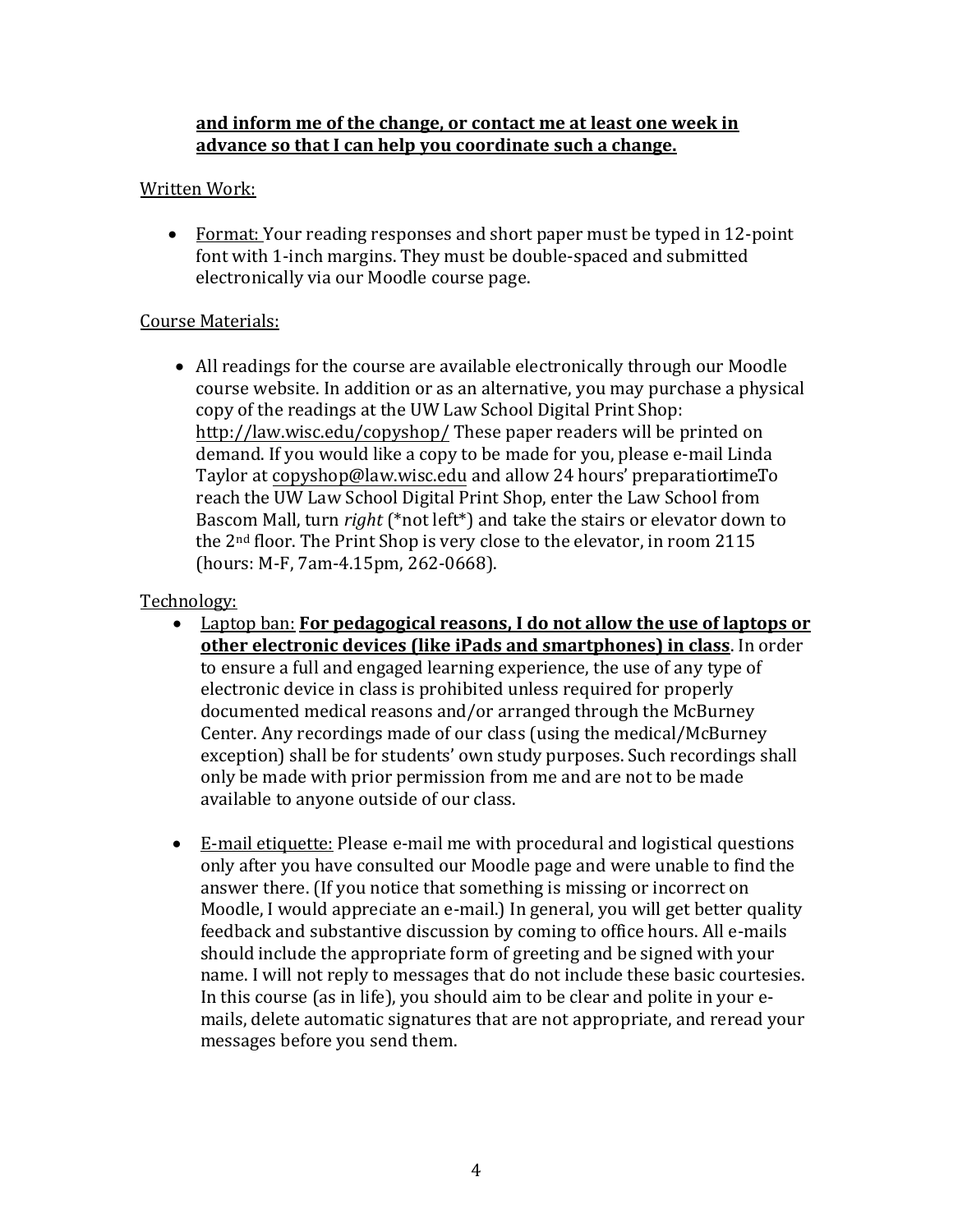### Academic Misconduct:

- The stakes: You have a lot to lose if found to have committed academic misconduct. Misconduct during your undergraduate years may be recorded and submitted to future potential employers and institutions for postgraduate study. If you plan to apply to law school or graduate school, you should realize that any academic misconduct could prevent you from being accepted, or from pursuing your desired profession later on (e.g., practicing law). It is therefortetical that you familiarize yourself with UW's policies and procedures governing academic misconduct: <http://www.students.wisc.edu/doso/academic-integrity/>
- Plagiarism: Any intentional attempt to claim the work or efforts of another person without authorization or citation constitutes academic misconduct. This includes cutting and pasting text from the web without quotation marks or proper citation, or paraphrasing from the web (or any other source) without crediting the original. I take such actions seriously. If I suspect that you have plagiarized, I may penalize you in grading your assignment. Alternatively or in addition, I may pursue disciplinary measures.
- Other forms of misconduct: Because I grade on a curve, cheating by your classmates affects your grade directly. If you believe that a classmate has committed academic misconduct, report it to me.

# Course Reading Schedule:

# *LEGAL PLURALISM: THE BIG PICTURE*

# **T, Jan. 20,** *Class 1***: Introduction**

Film (in class): "Courts and Councils: Dispute Settlement in India" (documentary produced by the UW Center for South Asia, 1981)

[(optional) see online guide at [http://www.southasia.wisc.edu/sales.html\]](http://www.southasia.wisc.edu/sales.html) 

### **Th, Jan. 22,** *Class 2* **(red): Big Ideas in Legal Pluralism (LP)**

o Sally Engle Merry, "Legal Pluralism," *Law and Society Review* 22 (1988) 869-96

*Reading Questions: How have scholars of legal pluralism shifted their focus and approach over time? Identify the two key periods or flavors of Legal Pluralism scholarship described by Merry.* 

**T, Jan.27,** *Class 3* **(orange)***:* **LP's Diversity— from micro to macro**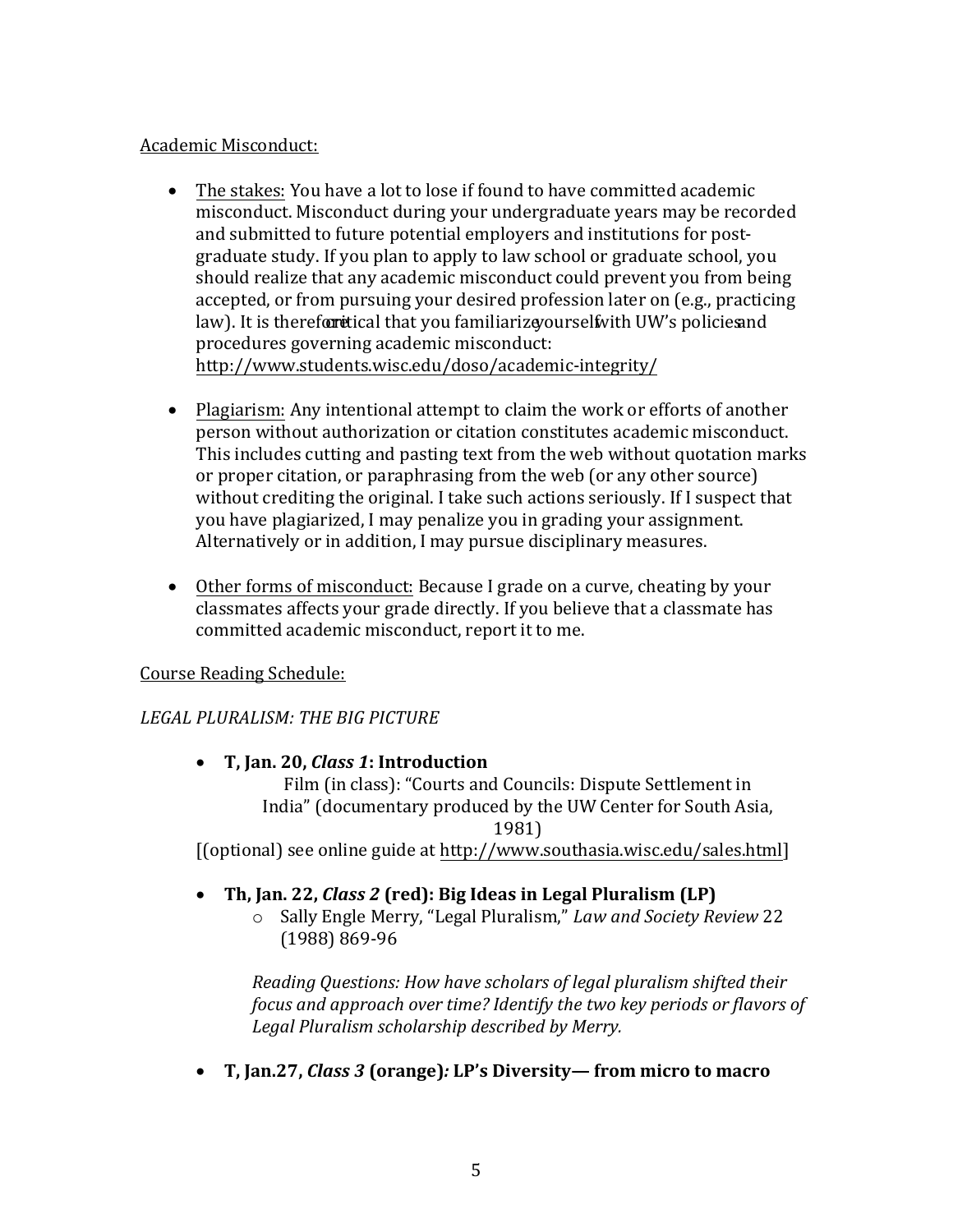o W. Michael Reisman, *Law in Brief Encounters* (New Haven: Yale University Press, 1999), 51-5, 67-96, plus notes ("Ch.2: Standing in Line and Cutting in")

*Qs: (1) On Reisman: What is microlaw, according to Reisman, and why do social conventions surrounding the practice of standing in line count? Identify the basic principle and exceptions that form a part of this practice. How are these social norms enforced? (2) What informal rules of etiquette (that rise to the level of microlaw) have you observed in your own social interactions? Do you find some of these norms unreasonable? If so, why? Have you seen social rules change over the course of your own life, or differ in another society? What happens when there are disputes over microlaw? (3) What kinds of informal rules and dispute resolution systems exist in online communities?* 

### **Th, Jan. 29,** *Class 4* **(green)***:* **LP & the Aims of Dispute Resolution**

- o Gray Cavender, "A Note on Voudou as an Alternative Mechanism for Addressing Legal Problems," *Journal of Legal Pluralism and Unofficial Law* 27 (1988) 1-18
- o Inge Kleivan, "Song Duels in West Greenland—Joking Relationship and Avoidance," *Folk* 13 (1971) 9-25
- o "Inuit Song Duels from the Canadian Arctic" from Norbert Rouland, "Les modes juridiques de solutions des conflits chez les Inuit*," Etudes Inuit Studies* (1979) vol.3 supp. issue (trans. M. Sharafi), 1-2

*Qs: The readings suggest that the line dividing the following may not always be distinct: (a) dispute settlement and therapy; (b) dispute settlement and performance arts. Are you convinced? Should state law embrace or discourage this blurring of domains?* 

#### **T, Feb.3,** *Class 5* **(blue)***:* **LP & Property beyond the state**

o Robert C. Ellickson, *Order without Law: How Neighbors Settle Disputes* (Cambridge, MA: Harvard University Press, 1991), 40-64 ("Ch.3: The Resolution of Cattle-Trespass Disputes"), 280-6 ("Ch.16: Conclusions and Implications")

*Qs: What are the informal rules among Ellickson's California cattle ranchers for dealing with the problem of stray cattle? How do these norms differ from the formal legal rules of the state? How do cattle ranchers regard state law, as compared to their own norms? When has the interaction of state and non-state norms caused tension, and which system has generally commanded greater authority among cattle ranchers in Shasta County?*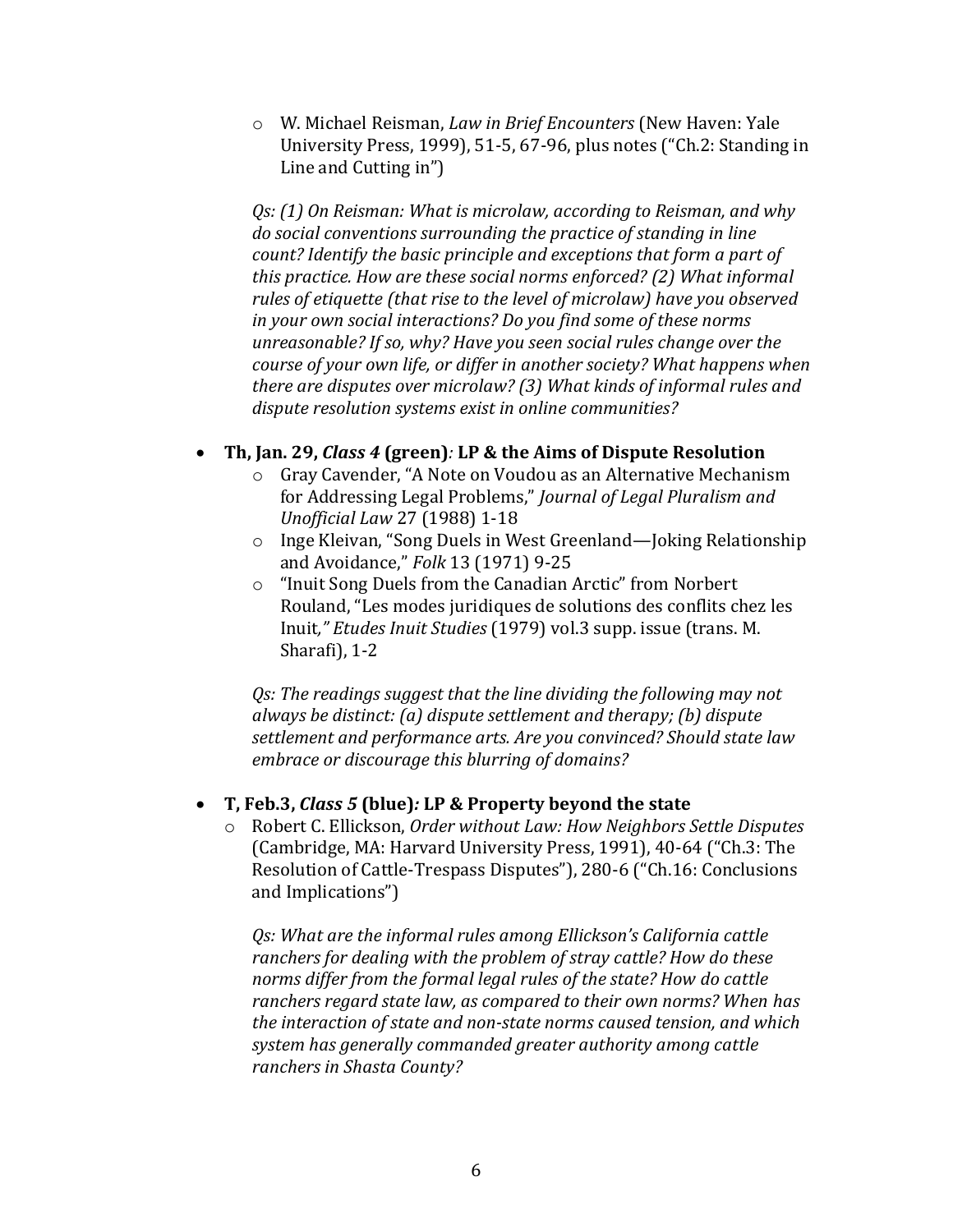- **Th, Feb. 5,** *Class 6* **(purple): LP & Value Systems**
	- o Allan E. Shapiro, "Law in the Kibbutz: A Reappraisal," *Law and Society Review* 10:3 (1976), 415-38

*Qs: (1) In what ways did the early kibbutz distinguish itself and its values from societies beyond? How have life and dispute resolution among kibbutzim changed since the 1920s? (2) How did the early kibbutz's distinct values come to be enshrined in dispute resolution within the kibbutz? When were these systems effective in settling disputes? When were they less so, and why?* 

- **T, Feb.10,** *Class 7* **(no group on call)***:* **LP Desert Island 1 (in-class exercise)**
	- o Read the problem (to be distributed in class in advance and posted on our Moodle course page) and prepare answers for class discussion according to your assigned group.

#### *COMMERCIAL & ATHLETIC COMMUNITIES*

#### **Th, Feb. 12,** *Class 8* **(red)***:* **Merchants 1—Introduction**

o Eric A. Feldman, "The Tuna Court: Law and Norms in the World's Premier Fish Market," *California Law Review* 4 (March 2006), 313- 69

*Qs: The Tsukiji tuna court in Tokyo, Japan is famous among merchants' courts. In what ways does it operate differently from most state courts? In what ways does it meet the particular needs of traders who buy and sell fish?* 

#### **T, Feb. 17,** *Class 9* **(orange): Merchants 2**— **Guest Speaker Prof. Stewart Macaulay (UW Law School) on LP and Merchants in the US**

o Stewart Macaulay, "Non-Contractual Relations in Business: A Preliminary Study," *American Sociological Review* 28:1 (1963), 1- 19, with William M. Evan, "Comment," 20-3.

*Qs: Given Macaulay's findings, why do business people ever make formal written contracts? Why do we ever see contract law suits? What does all of this suggest for theories about the rule of law?* 

- **Th, Feb.19,** *Class 10* **(green)***:* **Merchants 3— Minority Trading Communities**
	- o Barak D. Richman, "How Community Institutions Create Economic Advantage: Jewish Diamond Merchants in New York," *Law and Social Inquiry* 31 (2006), 383-418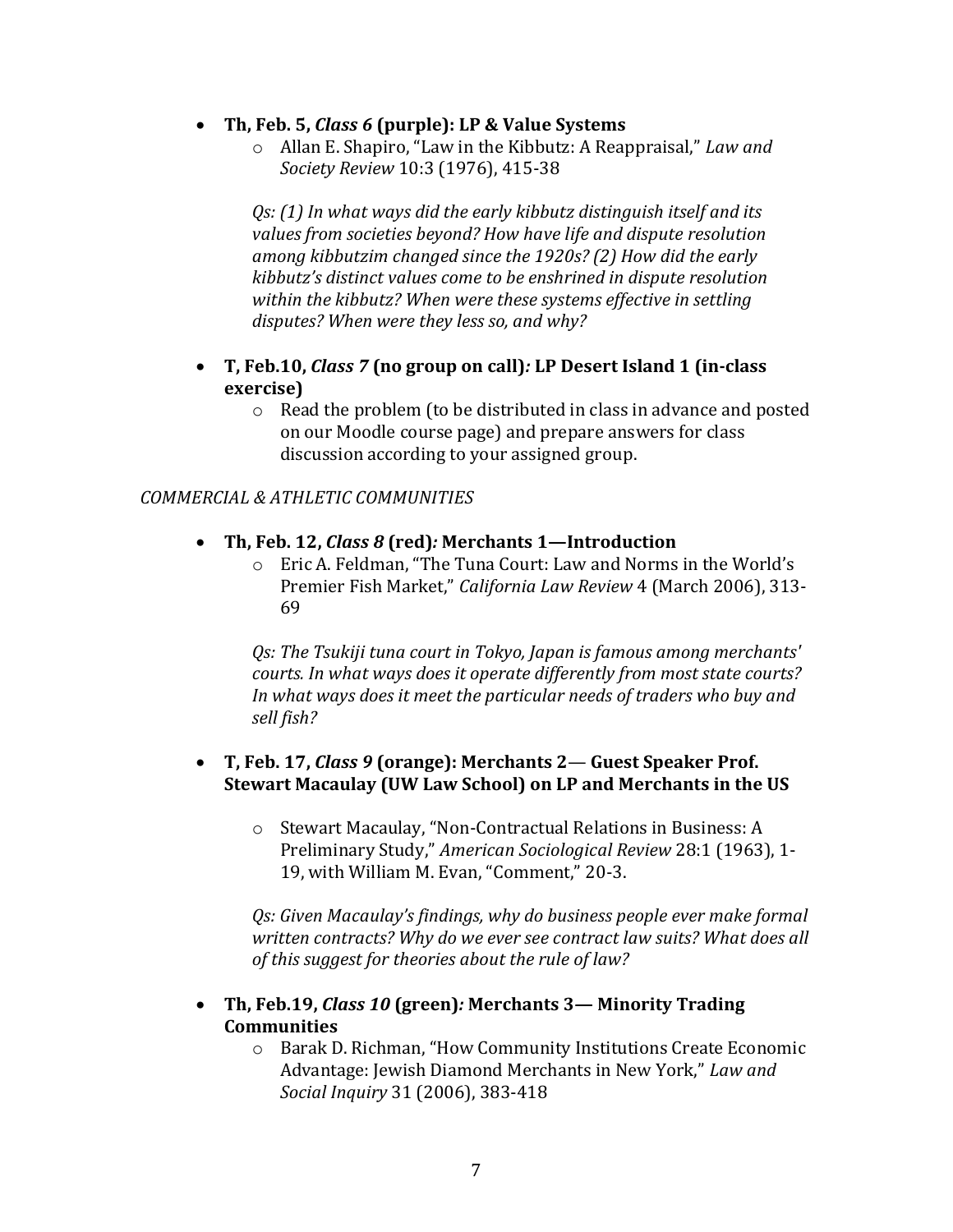*Qs: How do orthodox Jewish diamond traders function so efficiently and effectively in their trade? Consider the risks specific to the diamond trade, the role of trust between traders, and the role of ethno-religious community membership* 

## **T, Feb. 24,** *Class 11* **(blue)**: **Sports 1—LP & Violence in Sports**

o Raymond L. Yasser, *Sports Law: Cases and Materials* (New Providence, NJ: Matthew Bender, 2011), 7<sup>th</sup> ed., 659-78 ("Ch.11: Criminal Liability of Sports Participants")

*Qs: "As with religion, the state should not interfere with sports through the criminal law. The state should respect the autonomy and internal rules and institutions of both systems." Respond to this statement, focusing on sports (we will discuss religion in depth in future classes). Where do you position yourself on the spectrum from "strongly agree" to "strongly disagree"? Why?*

# **Th, Feb.26,** *Class 12* **(purple)***:* **Sports 2—LP & Drugs in Sports**

- o Richard H. McLaren, "The Court of Arbitration for Sport: An Independent Arena for the World's Sports Disputes," *Valparaiso University Law Review* 35:2 (2001), 379-405
- o "Entre Nous," *The Advocate* 71:2 (2013), 169-76 (on Lance Armstrong)

*Qs: (1) On McLaren: Why have institutional independence and strict liability on doping been controversial areas for the Court of Arbitration for Sport? Identify cases that put both issues in the spotlight. (2) On "Entre Nous": What non-state and state-based rules and institutions were involved with allegations that Lance Armstrong used banned substances? What counter-narratives has Armstrong advanced to describe his behavior and the use of performance-enhancing drugs in competitive cycling? Are you convinced?* 

### *VIOLENT COMMUNITIES*

### **T, March 3,** *Class 13* **(red)***:* **The Feud**

o William Ian Miller, *Bloodtaking and Peacemaking: Feud, Law and Society in Saga Iceland* (Chicago: University of Chicago Press, 1990), "Ch.6: Feud, Vengeance, and the Disputing Process," 179- 220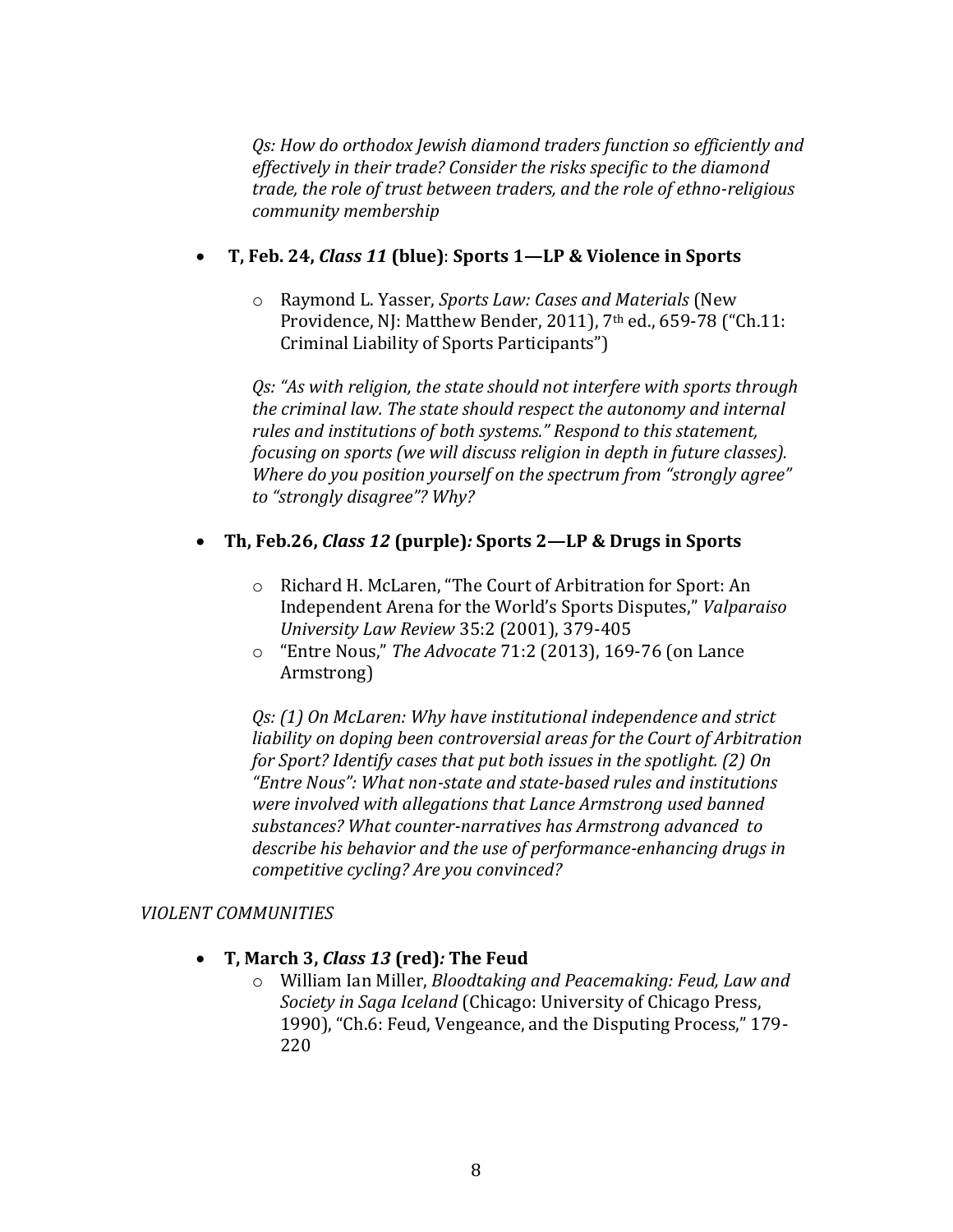*Qs: Although the blood feud may look like pure, unstructured violence, scholars have argued that in many times and places, the feud has been governed by rules. What were the basic rules of the medieval Icelandic feud? How and where does the feud or vendetta continue to exist today?* 

## **Th, March 5,** *Class 14* **(orange)***:* **The Duel**

o David S. Parker, "Law, Honor and Impunity in Spanish America: The Debate over Dueling, 1870-1920," *Law and History Review* 19:2 (2001), 311-41

*Qs: What social functions did dueling play in Spanish-speaking Latin American societies during the late 19th-early 20th century? What were the rules, and who were the key players? What arguments were made in favor of and against dueling? How did the state attempt to discourage the practice, when it tried at all?* 

## **T, March 10,** *Class 15* **(green): Mafia Law**

Film Clips (in class): "The Godfather" (1972)

- o Peter Reuter, "Social Control in Illegal Markets" in Donald Black, ed., *Toward a General Theory of Social Control, vol.2* (Orlando: Academic Press, 1984), 29-58
- o "Mafia's 'Ten Commandments' Found," *BBC News* (UK) (9 Nov 2007), 1-2 (online edition)

*Qs: Under what circumstances has the mafia historically provided dispute resolution services? Has it been efficient and effective? If so, why and how?* 

### *RELIGIOUS COMMUNITIES*

### **Th, March 12,** *Class 16* **(blue)**: **Jewish Law**

- Michael Ausubel and Michael J. Broyde, "Legal Institutions" in Gershon David Hundert, YIVO Institute for Jewish Research, eds., *The YIVO Encyclopedia of Jews in Eastern Europe* (New Haven: Yale University Press, 2008), 1-8
- o Davina Cooper, "Talmudic Territory? Space, Law and Modernist Discourse," *Journal of Law and Society* 23:4 (1996), 529-48

*Qs: (1) On Ausubel and Broyde: what special institutions have administered Jewish law throughout history? What made these organs different from the state courts of the host societies in which Jews lived? (2) On Cooper: what is an* eruv *and how does it enable observant Jews to conform more easily to certain rules of Jewish law? Why did the proposal to create an* eruv *in the London suburb of Barnet cause*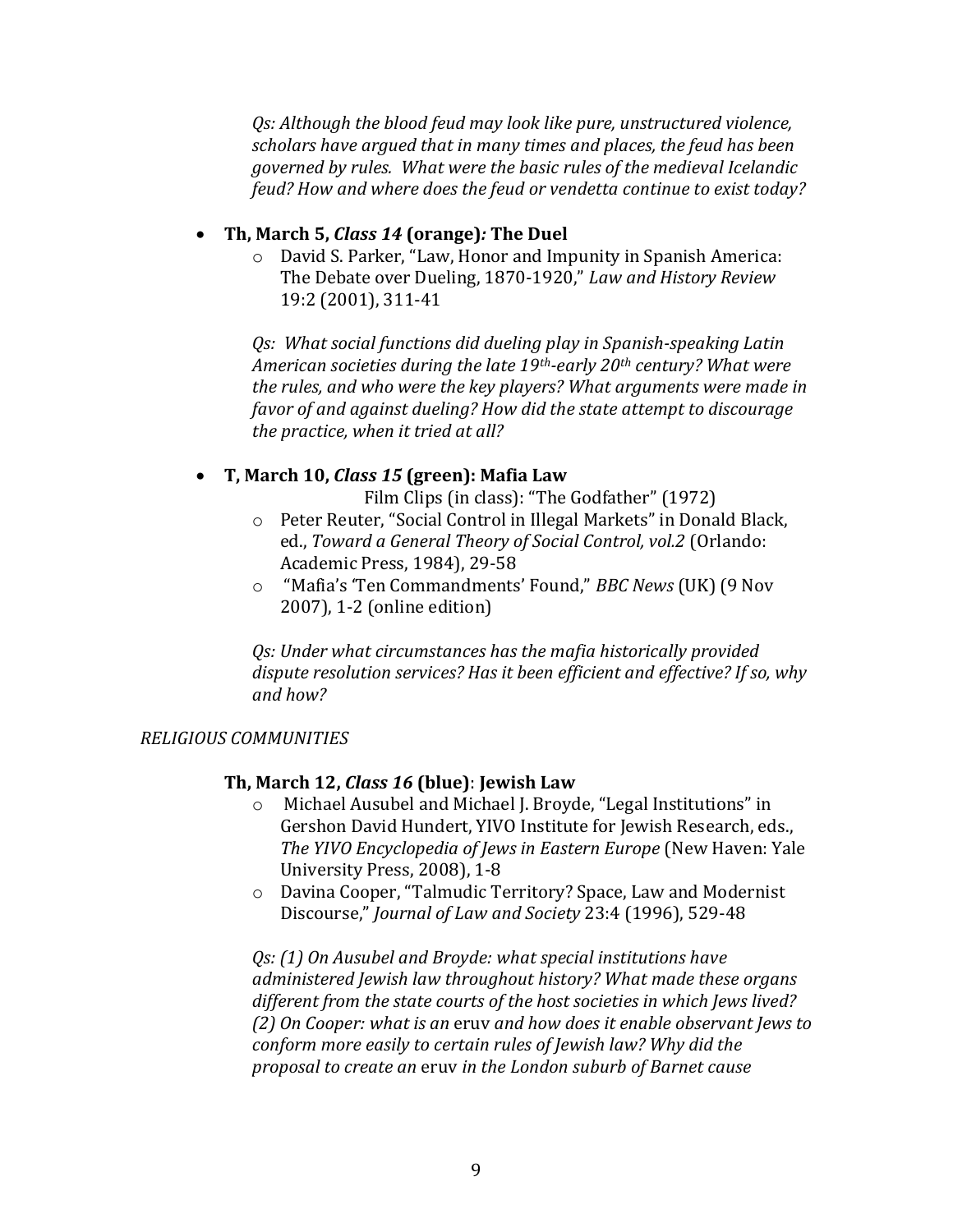*controversy in the 1990s? What groups were on each side, and what were their arguments?* 

 **T, March 17,** *Class 17* **(no group on call)***: In-class Midterm Exam (20%)* **in Sewell Soc. Sci. computer lab, room 3218.** *Please note that the midterm will \*not\* be held in our usual class location.*

# **Th, March 19,** *Class 18* **(purple)***:* **Islamic Law**

- o Bernard Weiss, *The Spirit of Islamic Law* (Athens, GA: University of Georgia Press, 1998), 1-23 ("Ch.1: The Formation of Islamic Law")
- o Sheikh Yusuf al-Qaradawi and others, "Fatwa on American Muslims in the US Military" (27 Sept. 2001), 1-3

*Qs: (1) On Weiss: (a) in the Islamic legal tradition, what is the status of legal scholars or jurists, as compared to judges or qadis? How would you describe their relationship with state or political authorities generally? (b) Why does Weiss argue that "sharia" means more than just law? What else does it include, by his account? (2) On al-Qaradawi and others: Are Muslim members of the US armed forces permitted to fight against other Muslims in Afghanistan or elsewhere, according to the fatwa's interpretation of Islamic law? Why or why not?*

# **T, March 24,** *Class 19* **(red): Catholicism and Canon Law**

- o John H. Langbein, Renée Lettow Lerner and Bruce P. Smith, *History of the Common Law: The Development of Anglo-American Legal Institutions* (Austin: Wolters Kluwer, 2009), 125-37, plus notes
- $\circ$  "Enemy Camp 2010": transcript of interview ith Patrick Wall on "This American Life, National Public Radio (pp.  $1-10$ ); or listen to the interview online (Act One: Confession, 21 min.): [http://www.thisamericanlife.org/radio](http://www.thisamericanlife.org/radio-archives/episode/404/enemy-camp-2010)[archives/episode/404/enemy-camp-2010](http://www.thisamericanlife.org/radio-archives/episode/404/enemy-camp-2010)

*Qs: (1) On Langbein, Lerner and Smith: What features made canon law (the ecclesiastical law of the Catholic Church) different from English common law during the Middle Ages? What were the strengths and weaknesses of these features? What areas of social life were governed by canon law and when were there jurisdictional contests between the ecclesiastical and common law courts? (2) On "Enemy Camp 2010": How did Patrick Wall acquire his knowledge of canon law and how did he ultimately use it? How might the story of priestly sex abuse be framed as a story about legal pluralism?* 

 **Th, March 26,** *Class 20* **(orange)**: **Protestant Christian traditions and Law**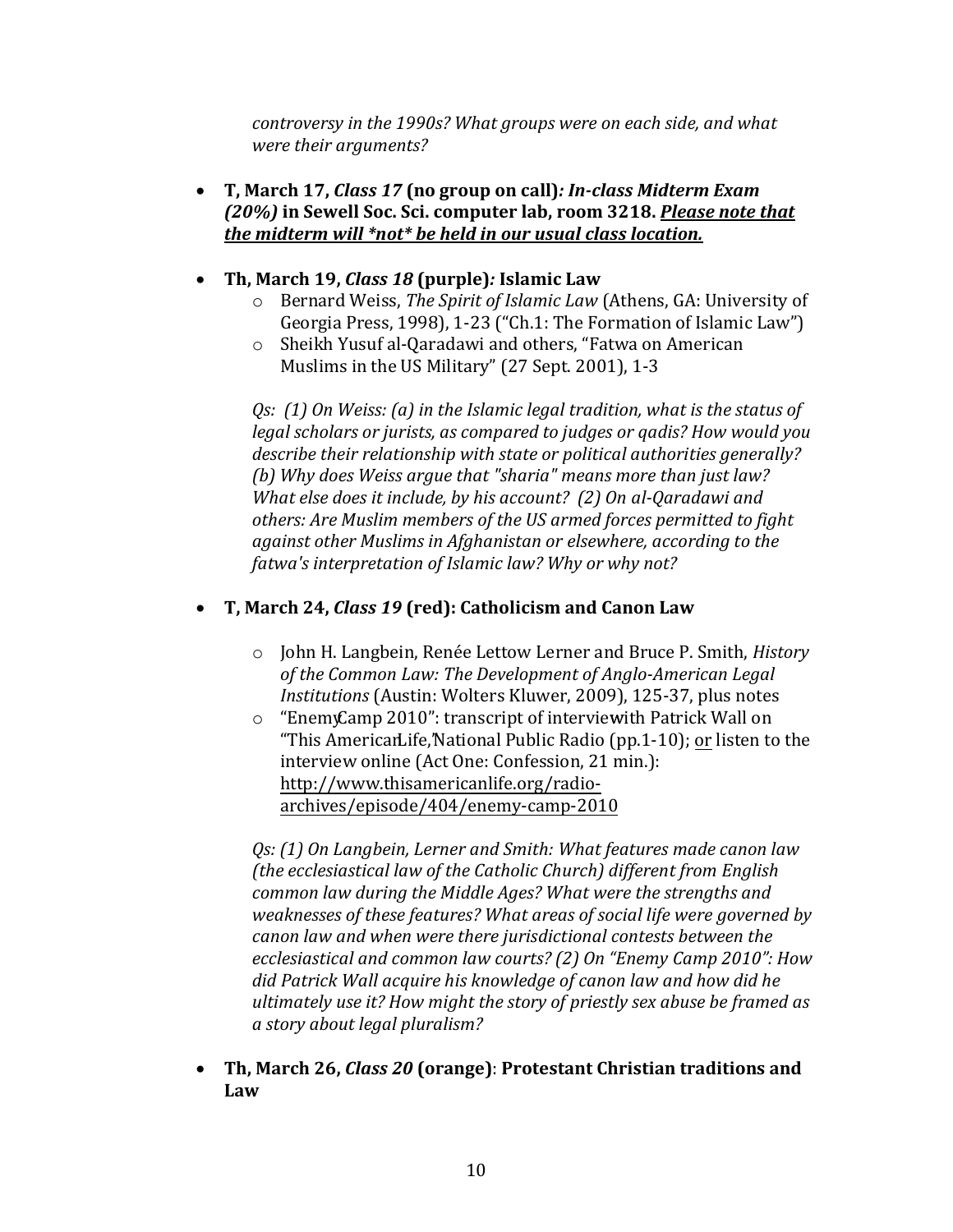- o Carol Weisbrod, "Utopia and the Legal System," *Society* (January-February 1988), 62-5
- o Sarah Barringer Gordon, *The Mormon Question: Polygamy and Constitutional Conflict in Nineteenth-century America* (Chapel Hill: University of North Carolina Press, 2002), 1-15 (from "Part One: The Laws of God and the Laws of Man"), 97-107 (from "Ch.3: The Logic of Resistance"), plus notes

*Qs: (1) On Weisbrod: how did religious Utopian communities in the 19th-century US interact with contract law in state courts? What types of parties usually won contractual disputes? (2) On Gordon: What arguments were made for and against Mormon polygamy in the 19th-c. US? What conceptual points of intersection existed between debates over polygamy and slavery?* 

- *Sat., March 28-Sunday, April 5, 2015: Spring Break*
- **T, April 7,** *Class 21* **(no group on call)***:* **LP Desert Island 2 (in-class exercise)**
	- o Read the problem (to be distributed in class in advance and posted on our Moodle course page) and prepare answers for class discussion according to your assigned group.

# *CUSTOMARY LAW OF INDIGENOUS, NOMADIC & OTHER PEOPLES*

- **Th, April 9,** *Class 22* **(green)***:* **Indigenous Customary Law in Australia & North America**
	- o Ronald M. and Catherine B. Berndt, *The World of the First Australians: Aboriginal Traditional Life Past and Present* (Canberra: Aboriginal Studies Press, 1996), 334-62
	- o Rob Riley, "Aboriginal law and its importance for Aboriginal people: observations on the task of the Australian Law Reform Commission" in Bradford W. Morse and Gordon R. Woodman, eds., *Indigenous Law and the State* (Dordrecht: Foris, 1987), 65-70

*Qs: Some readers find the Berndts' account of Aboriginal culture to be condescending and neo-colonial in tone. Others find Riley's article to be so angry that it is polemical and impracticable in its recommendations for the future. Do you agree with either characterization? Why or why not? Consider narratives of the colonial encounter and demands for action. How do discussions of indigenous peoples' rights and history seem similar or different in Australia and the US?* 

**T, April 14,** *Class 23* **(blue): South Asian Customary Law**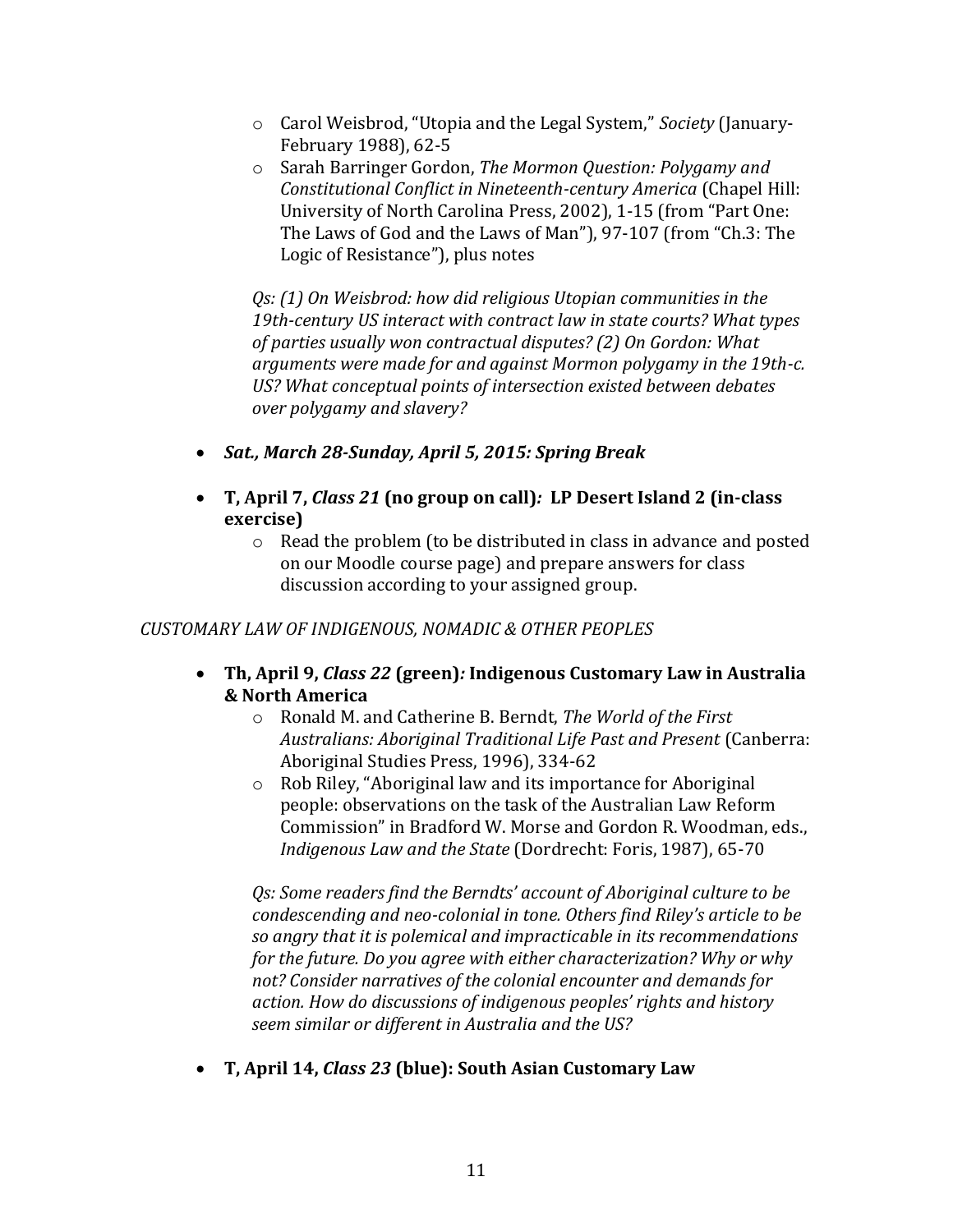- Melvyn C. Goldstein, "Brothers share wife to secure family land," CNN News "Article 14," 90-3 [reprinted from *Natural History* (March 1987), 39-48]
- Gerald D. Berreman, "Himalayan Polyandry and the Domestic Cycle," in Manis Kumar Raha, *Polyandry in India* (Delhi: Gian, 1987), 179-97

*Qs: What are the various explanations proposed by scholars for Himalayan fraternal polyandry? In other words, in what ways may it make sense for one woman to be married to several brothers?* 

## **Th, April 16,** *Class 24* **(purple): LP in Afghanistan**

o Thomas Barfield, "Culture and Custom in Nation-Building: Law in Afghanistan," *Maine Law Review* 60:2 (2008), 347-73

*Qs: (1) Afghanistan is often characterized as lawless. What does Barfield say? Do you agree? (2) Distinguish Islamic law from customary norms in the context of Afghanistan. In what ways do these systems occasionally conflict?* 

 **T, April 21,** *Class 25* (no group on call or assigned readings, although today's material supplements Class 26)**: Roma Law 1** Film (in class): "American Gypsy: A Stranger in Everybody's Land" (Jasmine Dellal, 2000)

# **Th, April 23,** *Class 26* **(red): Roma Law 2**

- o Walter O. Weyrauch and Maureen Anne Bell, "Autonomous Lawmaking: The Case of the 'Gypsies'" in Walter O. Weyrauch, ed. *Gypsy Law: Romani Law Traditions and Culture* (2001), 11-21, 27- 48, 85-7
- o Gillian Flaccus, "Two Gypsy clans' feud over fortunetelling offers rare glimpse into insular culture," *Deseret News* (7 Dec 2007), 1-3

*Qs: Describe the substantive rules of Roma law, including key tenets of purity and pollution laws. How do dispute resolution processes occur among the Roma? What types of sanctions exist? What is the Roma view of the state and its legal system?* 

### *IMMIGRANT COMMUNITIES*

- **T, April 28,** *Class 27* **(orange): Introduction to Immigrant Communities & Customs**
	- o Latif Taş, "One state, plural options: Kurds in the UK," *Journal of Legal Pluralism and Unofficial Law* 45:2 (2013), 167-89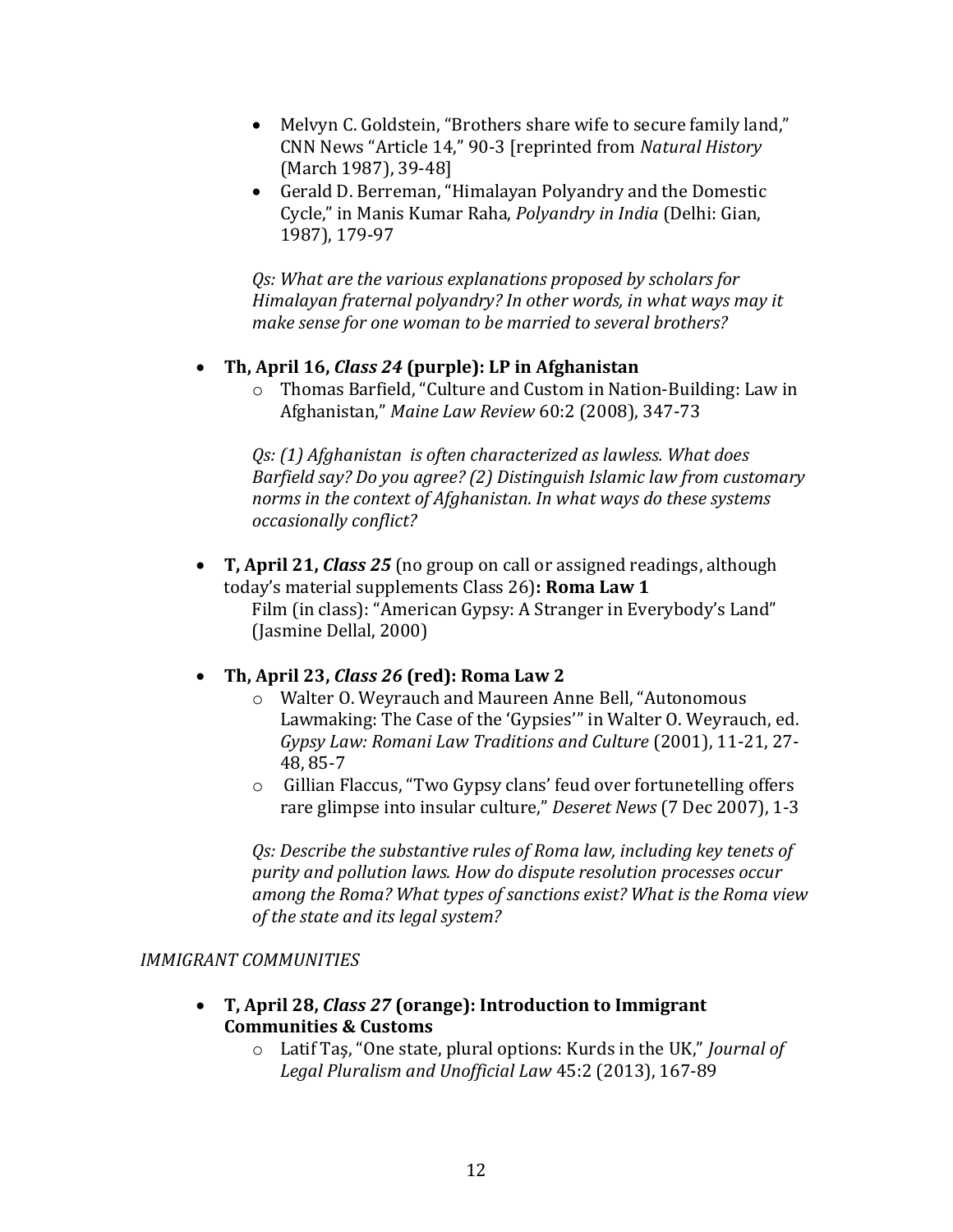*Qs: (1) How would you describe the relationship between Kurdish communities and the state historically in the Middle East? How would you characterize the relationship between London's Kurdish population and the state in the UK? In what ways are these two relationships similar and different? (2) Identify notable features of the Kurdish Peace Committee's methods and case load. When is the KPC most effective?* 

# **Th, April 30,** *Class 28* **(green): The Cultural Defense**

o Alison Dundes Renteln, "The Use and Abuse of the Cultural Defense," *Canadian Journal of Law and Society* 20: 1 (2005), 47-67

*Qs: What are the arguments in favor of reducing a conviction from murder to manslaughter (thereby reducing the sentence) on the grounds that the accused was responding to some culturally provocative act? What are the arguments against the cultural defense? Which side do you find more convincing? Why?* 

# **T, May 5,** *Class 29* **(blue): The Sikh Debates**

- o G. S. Basran and B. Singh Bolaria, *The Sikhs in Canada: Migration, Race, Class and Gender* (Oxford: Oxford University Press, 2003), 14-29
- $\circ$  "Operational Circular: Head Protection for Sikhs Wearing Turbans" (UK), 18 November 2004, 1-3
- $\circ$  Audrey Gillan, " 'Proud to be Welsh and a Sikh': Schoolgirl wins court battleto wear religious bangle, *The Guardian* (UK), 30 July 2008, 1-3
- o Don Macpherson, "Student' kirpan survive satest court challenge *The Gazette* (Montreal), 18 April 2009,1-2
- o Kavita Chhibber, "The Sikhs: In the Shadows of 9/11," Little India (USA), 5 April 2005, 1-10
- o Optional: Judy Keen, "Authorities search for motive in Sikh killings" (including video clips, 1min.58sec.) http://usatoday30.usatoday.com/news/nation/ [story/2012-08-05/shooting-sikh-temple-wisconsin/56809408/1](http://usatoday30.usatoday.com/news/nation/story/2012-08-05/shooting-sikh-temple-wisconsin/56809408/1)

*Qs: How should state law accommodate minority religious practices (or not) in controversies over the Sikh turban and kirpan? Are there important differences between these two types of conflicts (i.e. turban vs kirpan), or do you see them as turning upon the same fundamental questions? Are there important conceptual similarities or differences between the Sikh turban debates and controversies over Islamic dress for women?* 

**Th, May 7,** *Class 30* **(purple): Final Review—LP in Current Events**